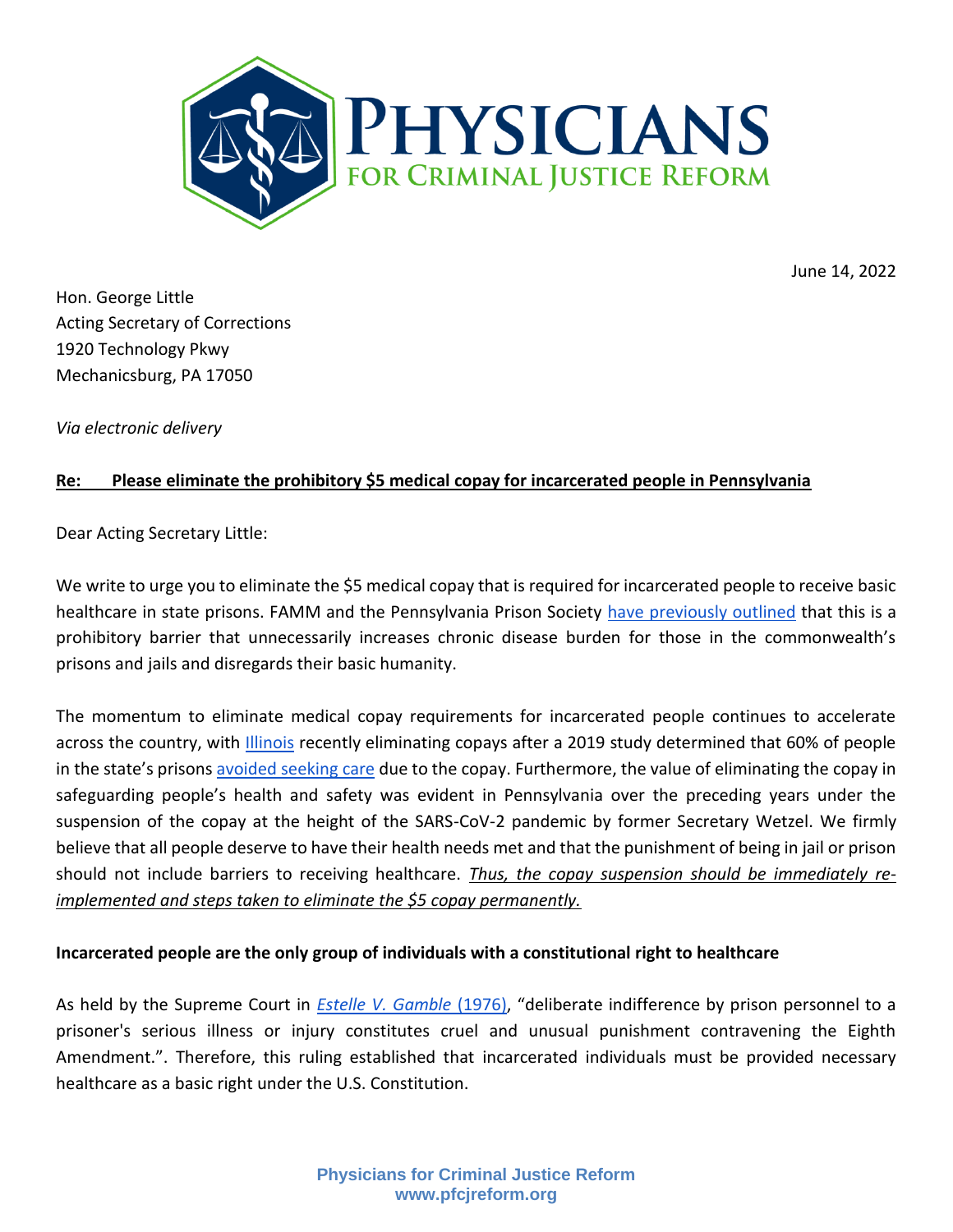However, incarcerated individuals in Pennsylvania must currently pay a \$5 copay to receive necessary care for their chronic health conditions. Incarcerated people who are fortunate enough to have a regular job are paid a minimum wage of [only 19 cents per hour](https://www.prisonpolicy.org/blog/2017/04/10/wages/) and make an [average wage of 42 cents per hour](https://www.legis.state.pa.us/cfdocs/Legis/CSM/showMemoPublic.cfm?chamber=H&SPick=20210&cosponId=35805) across the state. *Thus, an individual is required to work for 12 to 26 hours to cover the cost of a single visit for routine medical care.*  Meanwhile, there are not enough prison jobs to provide every incarcerated person paid work and about 28% of people in Pennsylvania prisons [are older adults,](https://dashboard.cor.pa.gov/us-pa/narratives/prison/2) making a \$5 copay and medical treatment even further out of reach for so many.

Additionally, incarcerated individuals [carry a high chronic disease burden](https://www.ojp.gov/library/publications/medical-problems-reported-prisoners-survey-prison-inmates-2016) and are among those most in need of healthcare access. Thus, requiring a \$5 medical copay for people incarcerated in Pennsylvania only functions to be prohibitive for receiving basic healthcare behind bars, which not only deprives people of their constitutional right to healthcare but also increases the severity of avoidable health problems and the subsequent financial costs of incarceration. We must eliminate the \$5 copay required of incarcerated people in Pennsylvania to uphold their constitutional rights, serve their basic healthcare needs, and respect their dignity as fellow human beings.

# **Incarcerated individuals in the U.S. have higher rates of disease than the general population**

In it[s 2016 special report](https://www.bjs.gov/content/pub/pdf/mpsfpji1112.pdf) analyzing 2011-2012 data, the Department of Justice, Bureau of Justice Statistics (DOJ-BJS) determined that 40% of people in state and federal prisons and jails had a chronic health condition and that they were significantly more likely than the general population to have some of the most common conditions, including high blood pressure, diabetes, heart disease, asthma, and even infectious diseases. Additionally, [estimates of psychiatric illness](https://pubmed.ncbi.nlm.nih.gov/30365288/) range from 37% to 60%, which is also significantly higher than for the general population. Thus, the \$5 copay poses a substantial obstacle to obtaining vital care for these and other chronic conditions, which is detrimental to health burden behind bars and which leads to wasted taxpayer dollars that could instead be efficiently allocated toward chronic disease management and prevention in the carceral setting to reduce overall costs of care.

# **Prison healthcare costs & disease mortality are higher when we deny basic care to incarcerated people**

When an excessive financial barrier such as the \$5 copay [deters people](https://medium.com/famm/we-must-end-barriers-to-health-care-79749a5f799c) from receiving regular care, it increases the overall costs of care for incarcerated people and exacerbates their health conditions that could have been easily managed with regular treatment. For example, it is estimated that [between 48% and 64%](https://pubmed.ncbi.nlm.nih.gov/23953350/) of lifetime medical costs for a person with diabetes are for serious complications that result from poorly-managed diabetes, including heart disease and stroke.

Moreover, by barring people with psychiatric conditions from receiving regular care via the \$5 copay, they are more likely to have behavioral crises resulting from their poorly-managed conditions and be punished via solitary confinement. In fact, solitary confinement is so often used punitively that both the [American Medical](https://www.ama-assn.org/sites/ama-assn.org/files/corp/media-browser/public/hod/a18-reference-committee-reports.pdf)  [Association](https://www.ama-assn.org/sites/ama-assn.org/files/corp/media-browser/public/hod/a18-reference-committee-reports.pdf) and the [National Commission on Correctional Health Care](https://www.ncchc.org/solitary-confinement) have condemned its use for people with mental illness.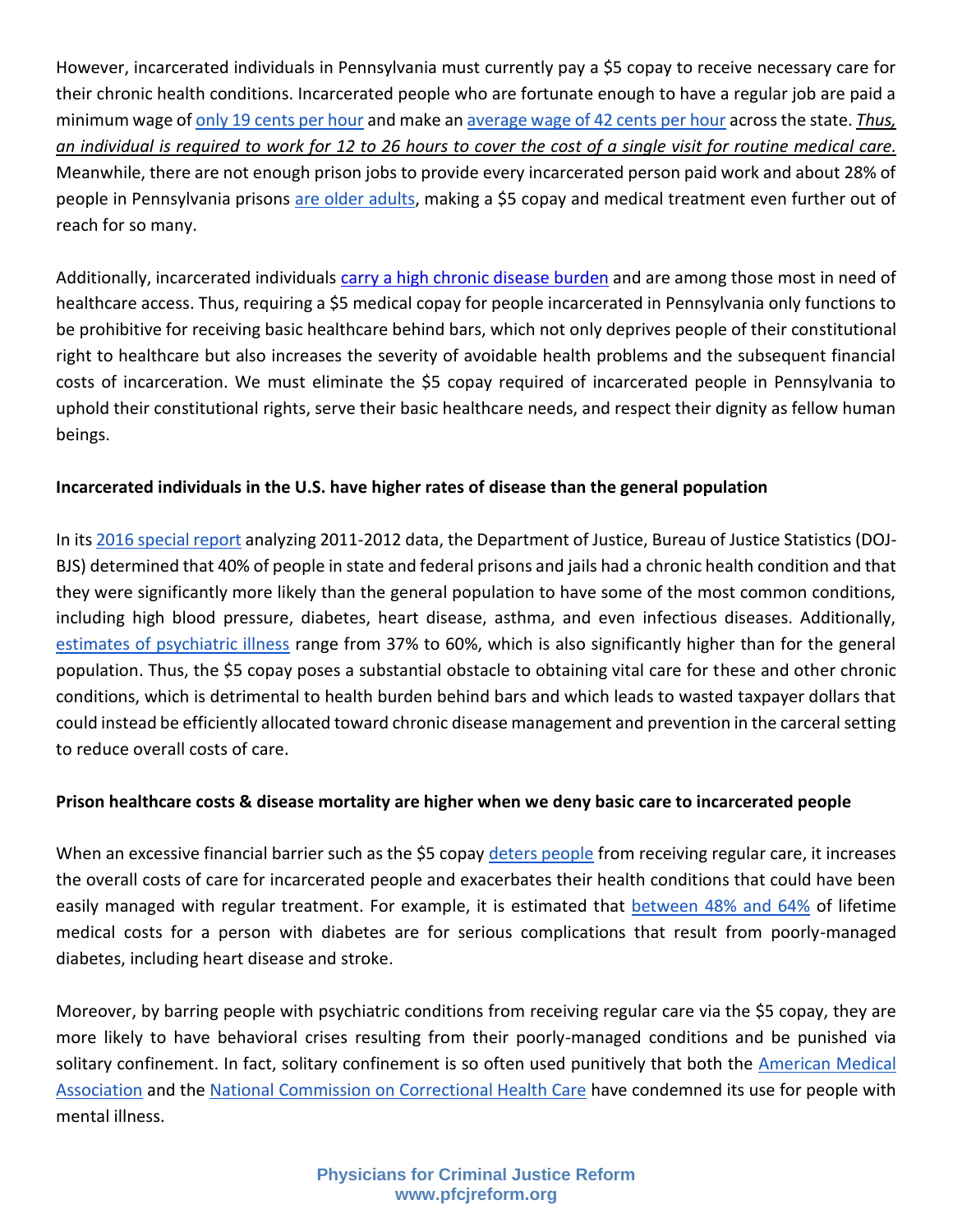Solitary confinement is [well-documented](https://www.vera.org/publications/the-impacts-of-solitary-confinement) to create devastating mental health outcomes and even increase mortality by suicide, with [one study](https://jamanetwork.com/journals/jamanetworkopen/fullarticle/2752350) of over 200,000 people finding that those experiencing any time in solitary confinement during their imprisonment were 78% more likely to die from suicide within the first year of reentry into the community compared to people released who did not experience solitary. Thus, the \$5 copay can indirectly cause even worse public health consequences from prohibiting care.

# **Physicians for Criminal Justice Reform joins FAMM and the Pennsylvania Prison Society in urging you to immediately suspend and permanently eliminate the \$5 medical copay for incarcerated people in Pennsylvania state prisons.**

Thank you for considering our statement on this important issue. Please contact Zane Kaleem, M.D. at [Zane@pfcjreform.org](mailto:Zane@pfcjreform.org) or 717-473-7371 with any questions or requests for assistance.

Sincerely,

# */s Syed Zane Kaleem*

Syed Zane Kaleem, M.D. Assistant Director, Correctional Health Care Task Force Physicians for Criminal Justice Reform

### */s Edjah Nduom*

Edjah Nduom, M.D. Founder and Chair, Board of Directors Physicians for Criminal Justice Reform

# */s Nzinga Harrison*

Nzinga Harrison, M.D. Co-Founder and Vice-Chair, Board of Directors Physicians for Criminal Justice Reform

# */s Kristin Huntoon*

Kristin Huntoon, Ph.D., D.O. Public Relations Committee Chair Physicians for Criminal Justice Reform